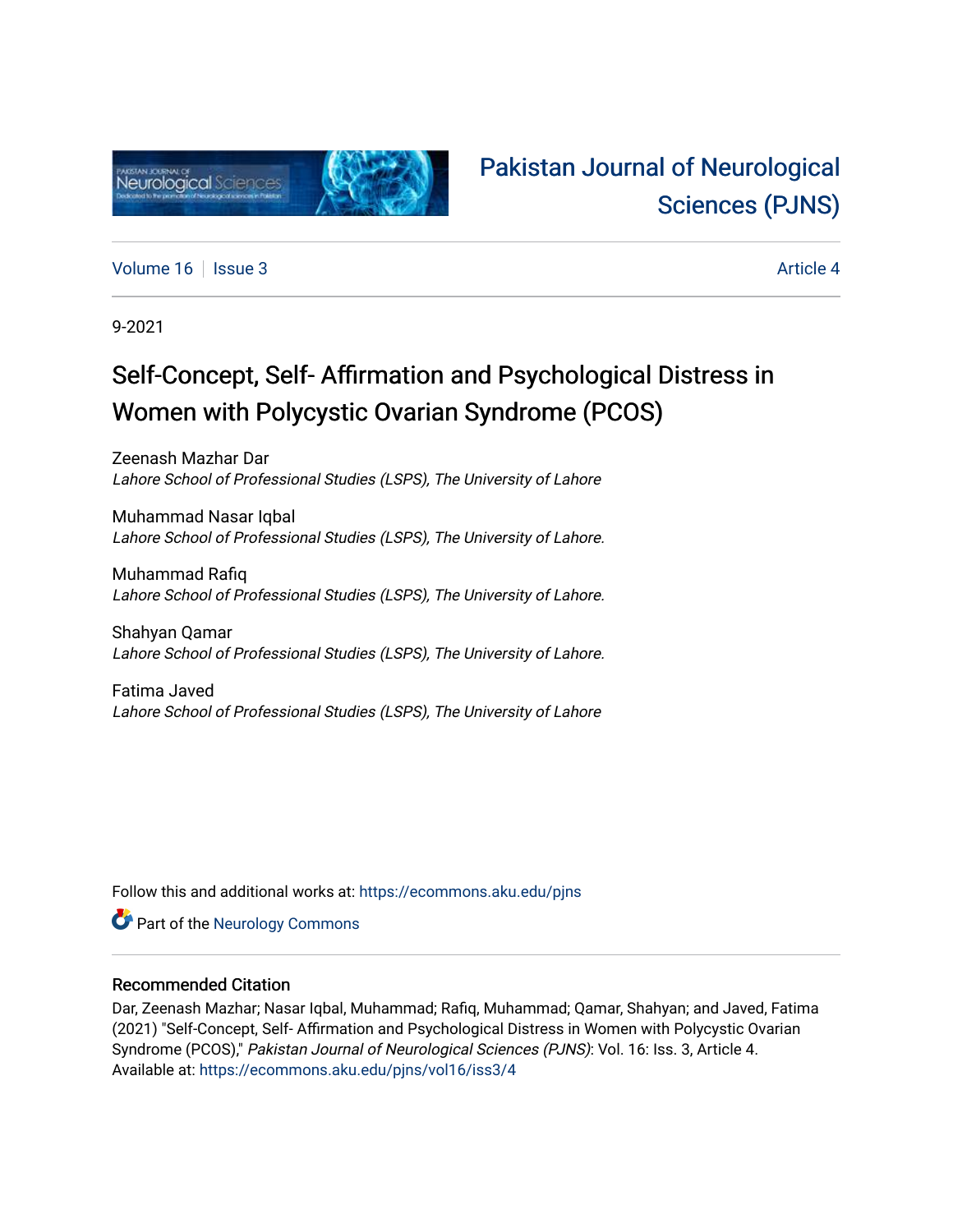### SELF-CONCEPT, SELF- AFFIRMATION AND PSYCHOLOGICAL DISTRESS IN WOMEN WITH POLYCYSTIC OVARIAN SYNDROME (PCOS)

**Zeenash Mazhar Dar1 , Muhammad Nasar Iqbal2 , Muhammad Raq3 , Shahyan Qamar4 , Fatima Javed5** *.Department of Psychology, Lahore School of Professional Studies (LSPS), The University of Lahore. .Department of Psychology, Lahore School of Professional Studies (LSPS), The University of Lahore. .Department of Psychology, Lahore School of Professional Studies (LSPS), The University of Lahore. .Department of Psychology, Lahore School of Professional Studies (LSPS), The University of Lahore. .Department of Psychology, Lahore School of Professional Studies (LSPS), The University of Lahore.* 

*Correspondence Author: Muhammad Nasar Iqbal Department of Psychology, Lahore School of Professional Studies (LSPS), The University of Lahore. Email: psynasir@gmail.com* 

*Date of submission: January 27, 2021 Date of revision: August 12, 2021 Date of acceptance: August 25, 2021*

#### ABSTRACT

**OBJECTIVE:** To study the relationship among self-concept, self- affirmation and psychological distress in females having Polycystic Ovary Syndrome (PCOS).

**METHODOLOGY:** In this correlational study one hundred patients with polycystic ovarian syndrome participated with age ranging from 21-40 years. Self-Concept questionnaire, self-Affirmation scale, and Kessler psychological distress scale were used to collect data

RESULTS: The results of this study revealed that negative-self-concept has significantly positive relationship with psychological distress. Multiple regression revealed that positive self-concept negatively predicted psychological distress in females having polycystic ovarian disease. Independent sample t=test revealed that psychological distress is more in married women  $(M= 32.96, SD=8.60)$  as compared to single women  $(M=28.12, SD, 8.14)$ .

CONCLUSION: It was concluded that negative self-concept has positive association with psychological distress while self-affirmation is negatively correlated with psychological distress.

**KEYWORDS:** Polycystic ovarian disease, Self-concept, Self-affirmation, Psychological distress, Syndrome

#### INTRODUCTION

Polycystic ovarian disease is a "syndrome" or a group of symptoms in which the ovaries and ovulation are affected. It is an endocrine disorder which affects women in their reproductive years of life <sup>1</sup>. Studies have shown that in PCOS increased production of male hormones affects the ability of ovaries to releases eggs causing infertility  $2$ . Other symptoms may include disturbance in regulation of periods, sleep disturbance, disturbance in blood pressure, skin problems, infertility, acne, oily skin, weight gain, fatigue, type 2 diabetes, body pains, and excessive body hair <sup>3.</sup> Self-Concept is knowledge about in different domains self, such as socially (what others think), personally (what I think

about myself), and physically (what I look like). Self-concept develops in childhood and adolescence years and changes over time to form new concepts after experiences and learning  $4$  It is a complex phenomenon organized in multiple aspects of cognitive self commonly known as schemas <sup>5.</sup> Self-concept is important in dealing with stressful conditions 6. Self-affirmation refers to the physical and mental appreciation that maintain and strengthen the personal values and perceiving themselves capable and responsible person  $7.813$ . Psychological distress is a state of emotional suffering and discomfort; in which a person experience symptoms of depression, anxiety and somatic symptoms. These emotional sufferings are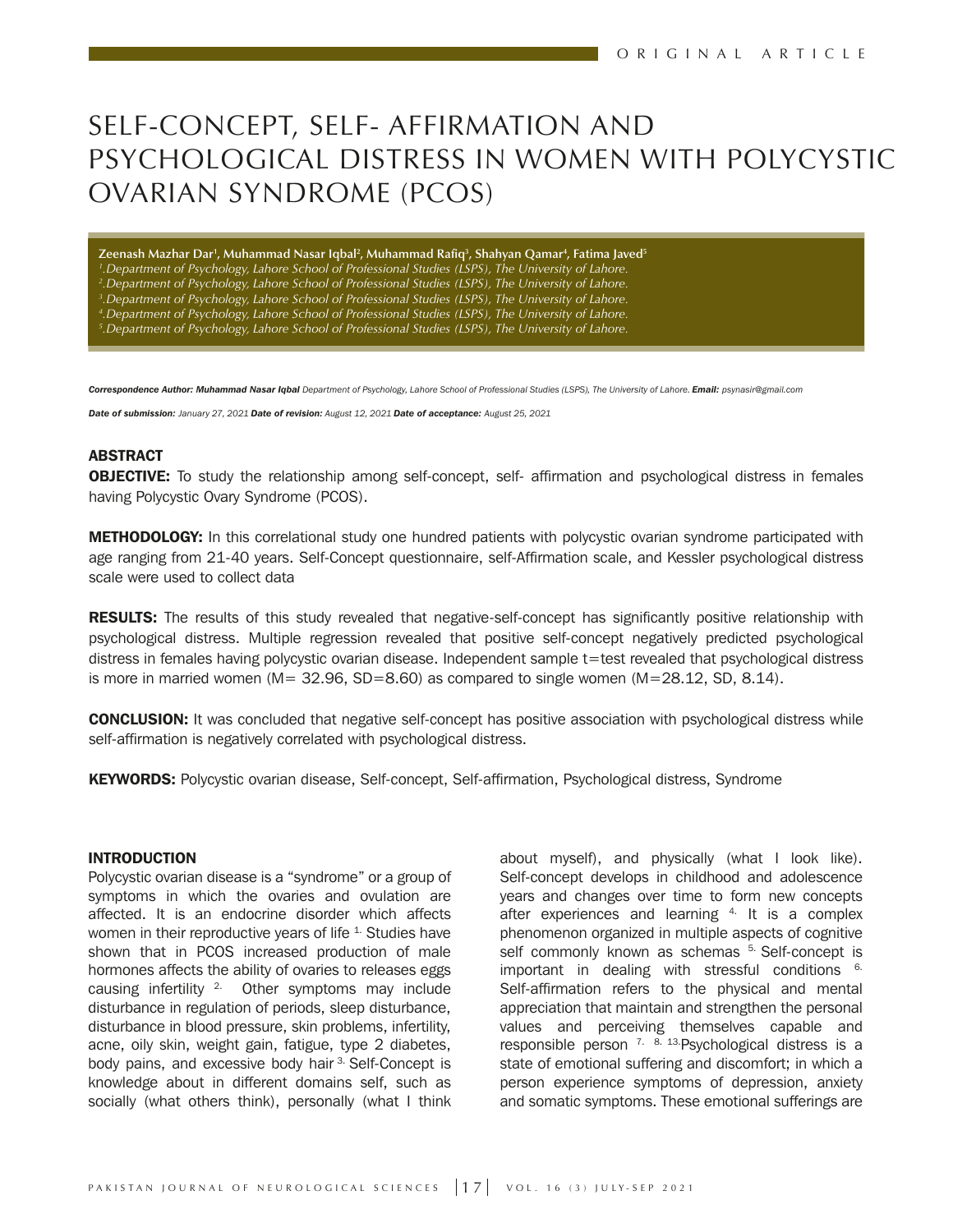linked with stressors that effect physical and mental health and person feel enable to deal with stressful situation in daily life  $9.14$ . Distress is an undesirable emotional response that effects on psychological, social and spiritual life of an individual and it is unable for an individual to cope with stressful situation 15. It is an unpleasant state which consists of two forms such as depression and anxiety, in which depression is a low sad state of a person, loneliness, hopelessness and worthless and anxiety person remains tense, irritated, worried, restless and afraid <sup>10.</sup> Women with polycystic ovarian syndrome have abnormal hair growth, infertility, diabetes, and obesity which cause low self-esteem and negative self-image 11. The goal of this study is to study the relationship between self-concept and self-affirmation with psychological distress among female patients with polycystic ovary syndrome.

#### **METHODOLOGY**

Informed consent was signed by patients. Purposive sampling techniques were used to recruit 100) female patients between 21-40 years of age diagnosed with polycystic ovarian syndrome. Demographic information was obtained using a demographic sheet. An indigenous Self-concept Scale (Rehman & Jabeen, 2015) was used to measure self-concept. It is a 7 point rating scale with 22 items. This scale has both negative and positive dimensions, scoring for separate factors i.e. negative and positive self-concept. Alpha Coefficient, F1 Positive 11 items alpha is .85 and F2 Negative 11 items alpha is .674. Self-Affirmation Scale is a self-report questionnaire developed by Lisa Aspin wall in 1998 and consists of 20 items. It is a

dichotomous scale with two sub scales, personal attributes inventory include 10 items and personal opinion survey include 10 items. The reliability of tool is (.87). The original scale was used in this study. Kessler Psychological Distress Scale (K10) measures the expressive circumstance of the person. This scale was developed by Kessler in 1994. It is a 10 items Likert scale based on low to high range responses to measure anxiety and depression. Score ranging in 10-15 explain low or no risk, 16 to 29 replicate medium threat and 30 to 50 identify excessive chance of having anxiety and depression. The Cranbach's alpha is .89 with high internal consistency. Participants were selected from the hospitals and they were informed that data will be used only for the research purpose and ethical approval were taken. Confidentiality was maintained in the study. All participants were selected after medical report of diagnosed PCOS. All scales used in this study were fill out from participants individually. The personal information was not revealed.

#### STATISTICAL ANALYSIS

The data was obtained from questionnaires and analyzed by the use of Statistical Package for Social Sciences (SPSS). Correlation statistical method was used to evaluate the relationship between variables and t- test to evaluate the mean differences in demographic. Alpha p-value ≤0.05 was considered significant.

#### **RESULTS**

Sample size was 100, 47% participants were single and 53% were married.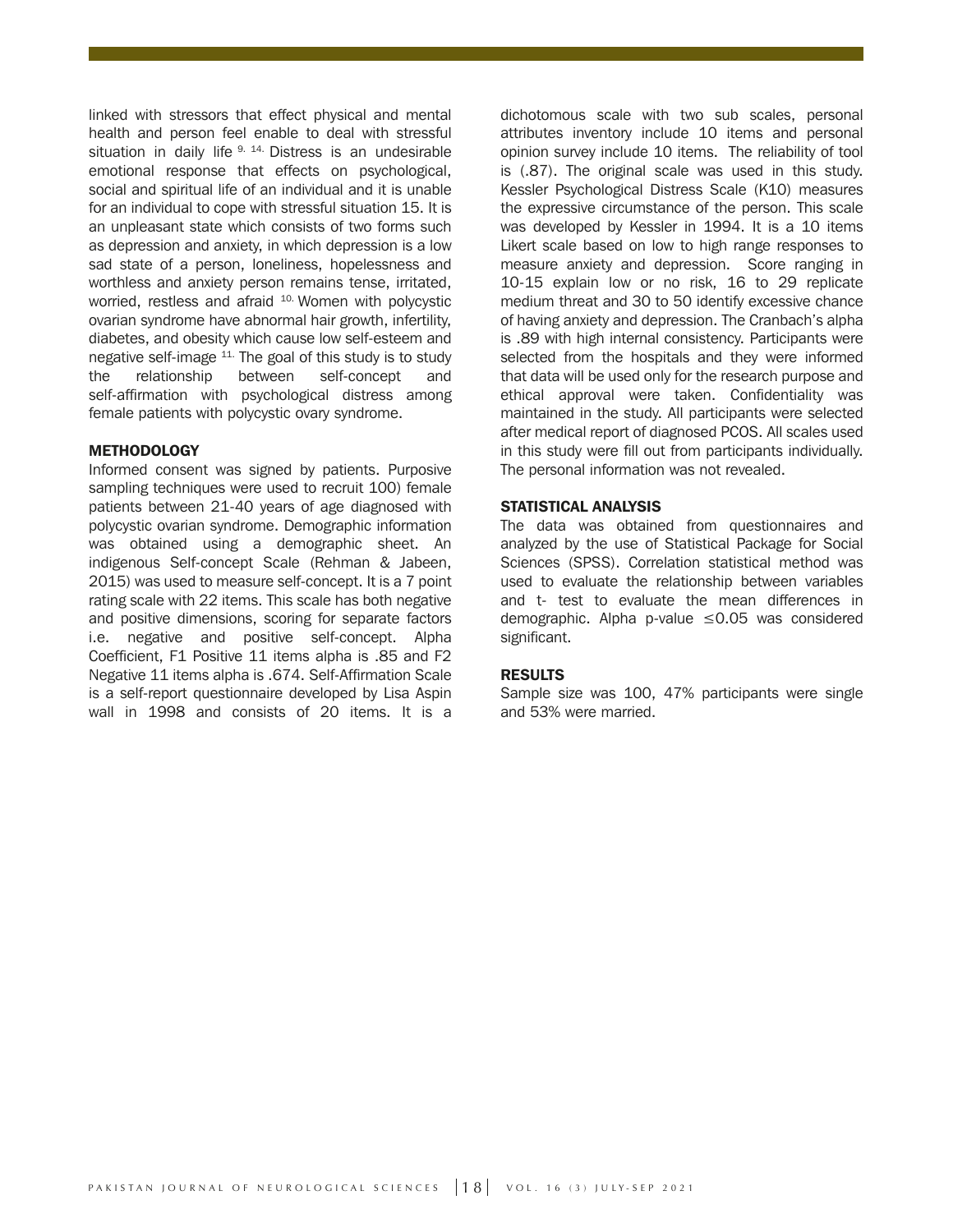Table I

*Cronbach's Alpha Reliability of Self Concept, Negative Self-Concept, Positive Self Concept, Self-Affirmation, Psychological Distress (N=100)*

| Variable                      | No of items |     |
|-------------------------------|-------------|-----|
| Positive self-concept         |             | .78 |
| Negative self-concept         |             | .87 |
| Self-affirmation              |             | .59 |
| <b>Psychological Distress</b> |             | 94  |

*Note. a* = Cronbach's Alpha

Table I indicates that reliability analysis of sub-scale of self-concept shows high reliability. Alpha coefficient for negative self-concept scale included 11 items is .87 which is highly reliable. The reliability analysis of positive Self-Concept Scale included 11 items has .78 reliability. The reliability analysis of Self- Affirmation Scale included 10 items shows that alpha coefficient of .59 while Psychological Distress Scale included 10 items with .94 Cronbach's alpha. Table II

*Pearson Correlation, Mean and standard deviation between Self Concept, Negative Self Concept, Positive Self Concept, Self-Affirmation and Psychological Distress (N= 100).*

| Variables                 |       | 2        | 3        | 4       | 5         |
|---------------------------|-------|----------|----------|---------|-----------|
| 1.Self-concept            |       | $.55***$ | $.35***$ | $.21*$  | $.30**$   |
| 2. Negative-self-concept  |       |          | $.59***$ | $.26**$ | $73***$   |
| 3. Positive -self-concept |       |          |          | $-.08$  | $-.58***$ |
| 4. Self – affirmation     |       |          |          |         | .18       |
| 5. Psychological-distress |       |          |          |         |           |
| $\boldsymbol{M}$          | 66.83 | 31.84    | 34.99    | 11.64   | 30.69     |
| <b>SD</b>                 | 11.26 | 13.14    | 11.73    | 1.71    | 8.69      |

*Note*. *M*=Mean, *SD*=Standard Deviation,  $* p < 0.05$ ,  $* p < 0.1$ ,  $* p < 0.001$ .

Table II shows that Pearson Correlation among Self-concept, Self-affirmation and Psychologicaldistress. The findings indicate that Negative-self-concept has significant positive relationship with self-affirmation and psychological distress. Positive self-concept has non-significant relationship with self-affirmation and highly negative relationship with psychological distress. Table III

*Multiple Regression Analysis of Self-concept and Self-affirmation on Psychological Distress for PCOS patients (N= 100).*

| $1 \text{ COD}$ puttents $11 - 100$ . |  |  |  |
|---------------------------------------|--|--|--|
|                                       |  |  |  |
|                                       |  |  |  |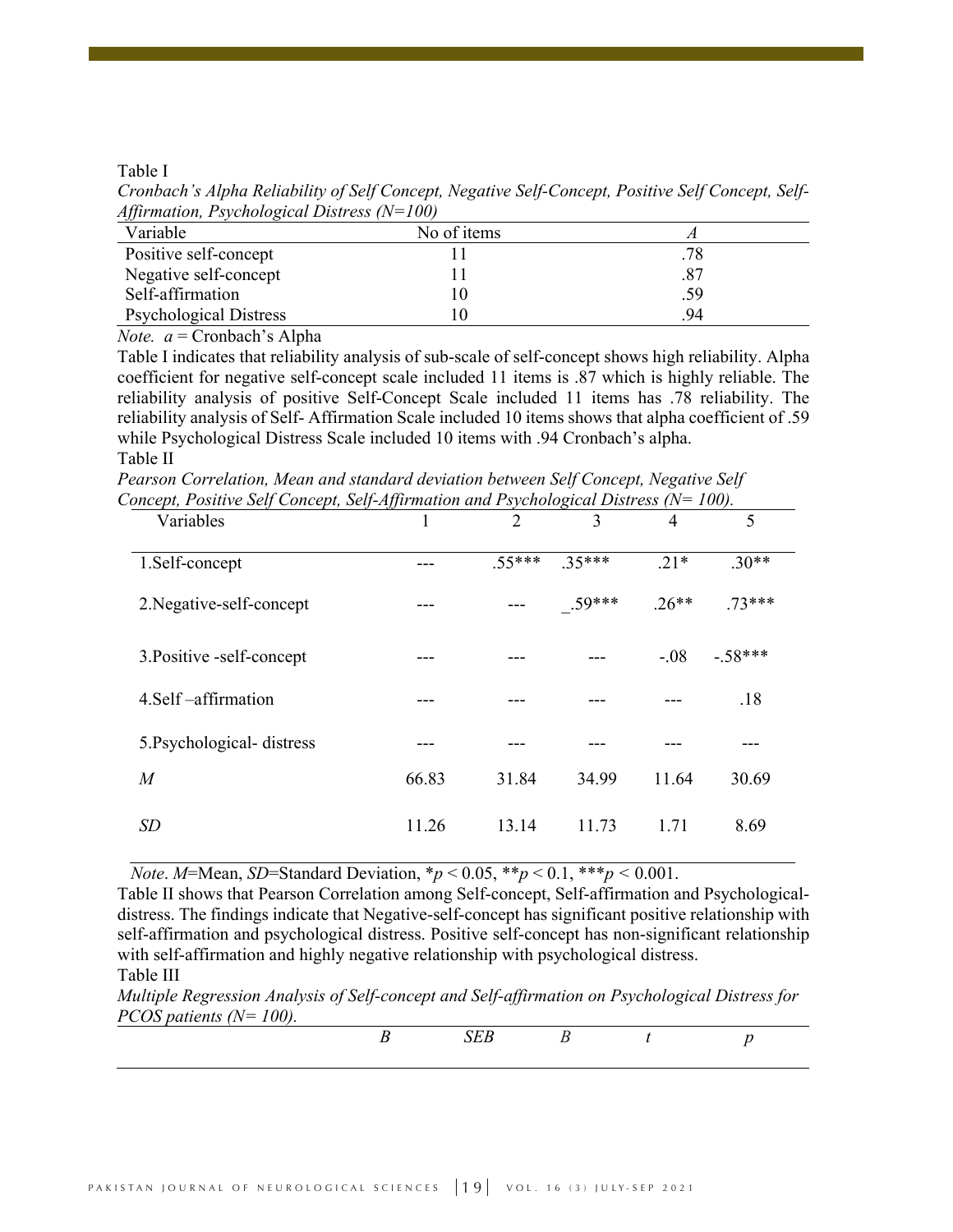| Self-Concept          | .42    | .06     | .55    | 7.26    | $.001***$   |
|-----------------------|--------|---------|--------|---------|-------------|
| Positive Self Concept | $-.53$ | $-.055$ | $-719$ | $-9.66$ | $.001***$   |
| Self-Affirmation      | .03    | .362    | .006   | .087    | $0.93^{ns}$ |

*Note. SEB=*Standard Error of Beta,\*\*\**p<0.001,ns=*Non-significant

Above table shows the effect of self-concept and self-affirmation in psychological distress in females experiencing polycystic ovarian disease. The  $R^2$  value .53 revealed that the predictors explained 53% variance in the outcome variable with  $F(2,97)=58.71$ ,  $p<.001$ . The findings revealed that positive self-concept negatively predicted with psychological distress in females having polycystic ovarian disease ( $\beta$  = -.72,  $p < .001$ ) whereas self-affirmation has non-significant effect on psychological distress ( $\beta$  = .01).

Table IV

*One Way Variance of Analysis for Self –concept, Negative Self Concept, Positive Self Concept, Self-Affirmation, Psychological Distress of PCOS patients for Marital Status (N= 100).*

| Variables      | Group   | $\overline{M}$ | SD    | $\overline{T}$ | $\boldsymbol{p}$ | 95% interval |         | Cohen's        |
|----------------|---------|----------------|-------|----------------|------------------|--------------|---------|----------------|
|                |         |                |       |                |                  | LL           | UL      | $\overline{d}$ |
| Self-concept   | Single  | 64.97          | 10.45 |                |                  |              |         |                |
|                |         |                |       | $-1.55$        | .12              | $-7.94$      | .95     | .31            |
|                | Married | 68.47          | 11.79 |                |                  |              |         |                |
| Negative-self  | Single  | 27.12          | 10.53 | $-2.63$        | $.010**$         | $-11.88$     | $-1.67$ | .52            |
| concept        | Married | 36.01          | 13.89 |                |                  |              |         |                |
| Positive -self | Single  | 37.85          | 11.10 | 2.06           | $.041*$          | .19          | 9.42    | .41            |
| -concept       | Married | 32.45          | 11.79 |                |                  |              |         |                |
| Self-          | Single  | 11.36          | 1.77  | $-.56$         | .57              | $-.88$       | .49     | .11            |
| affirmation    | Married | 11.88          | 1.63  |                |                  |              |         |                |
| Psychological- | Single  | 28.12          | 8.14  | $-3.29$        | $.001***$        | $-8.82$      | $-2.18$ | .66            |
| distress       | Married | 32.96          | 8.60  |                |                  |              |         |                |

*Note. M*=Mean, *SD*=Standard Deviation,\*\*P < 0.01,*LL=*Lower Limit, *UL=*Upper Limit Table IV shows mean and standard deviation of self-concept, negative self-concept, positive selfconcept, self-affirmation and psychological-distress. Results reveals that self-concept is higher in married group (M=68.47, SD =11.79) as compared to single group (M=64.97, SD=10.45). Results also indicate that negative self-concept is higher in married group (M=36.01, SD=13.89) as compared to the single group (M=27.12, SD=10.53), It also indicates that positive self-concept is higher in single group  $(M=37.85, SD=11.10)$  as compare to the married group  $(M=32.45,$ SD=11.79).Results also shows that there is no difference in self-affirmation between married and single groups. Results also reveals that the psychological distress is more in married group (M= 32.96, SD=8.60) as compared to the single group (M=28.12, SD, 8.14).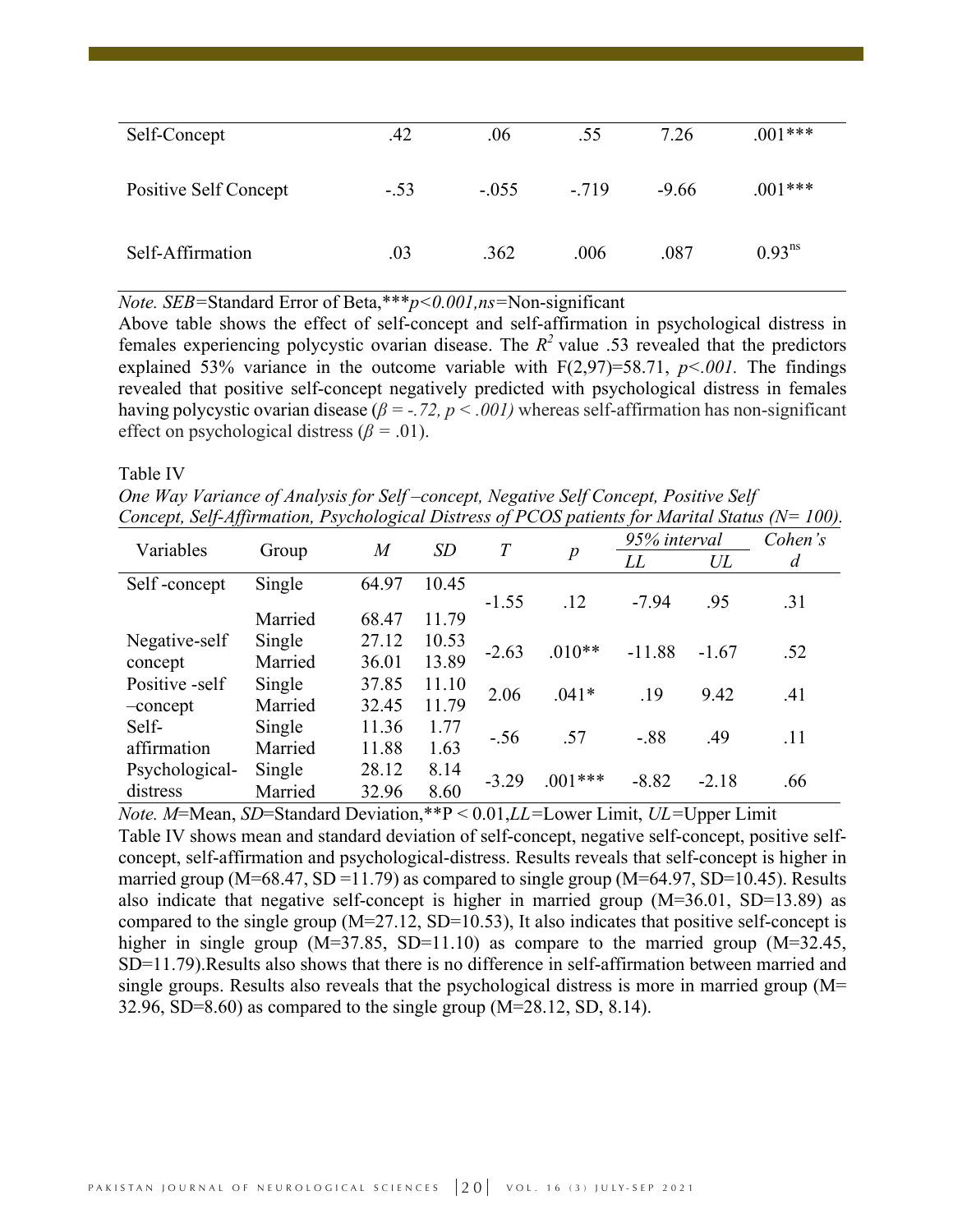#### DISCUSSION:

Polycystic ovarian disease is a "syndrome" affecting ovaries and ovulation in women of child bearing age  $1.4$ . study reported that women with polycystic ovary syndrome having low self-concept experience high level of psychological distress. It has been observed that low level of self-concept increases anxiety and depression  $12$ . The present study also reported that negative self-concept and psychological distress have positive relation. Female's concept of physical appearance increased their level of psychological disturbances including depression, anxiety, and mood disorder and eating disorders. Females who were diagnosed with PCOS experienced depressive symptoms. PCOS not only affects girl's physical health but also disturbed their mental health this happened because they make negative concept about their physical appearance <sup>16.</sup>The results of present study support previous research which revealed that PCOS also affect the mental health. The present study revealed there is a significant positive relationship between psychological distress and PCOS in females. A study in America reported that women with PCOS are at high risk of depression. PCOS is directly linked with psychological problems such as depression and other mood disorders <sup>17.</sup> A study in Pakistan reported that female diagnosed with PCOS are highly prevalence depression and anxiety. Study reported prevalence of depression in 31% of participants having PCOS. Depression and anxiety rate in PCOS women is increasing in Pakistan 18. A study reported that self-affirmation has a positive relationship with mental health. A study was conducted in America revealed that self-affirmation contribute to increase the positivity that leads to healthy mental and

#### **REFERENCES**

- 1. Anagnostis P, Tarlatzis BC, Kauffman RP. Polycystic ovarian syndrome (PCOS): Long-term metabolic consequences. Metabolism. 2018 Sep 1;86:33-43.
- 2. Srivastava R, Verma NB. Psychological distress levels & it's relationship with nutritional status of polycystic ovarian syndrome population in Allahabad city. Journal of Pharmacognosy and Phytochemistry. 2019;8(1):192-6.
- 3. Zehra B, Khursheed AA. Polycystic ovarian syndrome: symptoms, treatment and diagnosis: a review. J Pharmacogn Phytochem. 2018;7:875-80.
- 4. Pardo ST. Toward a new theory of gender transcendence: insights from a qualitative study of gendered self-concept and self-expression in a sample of individuals assigned female at birth.
- 5. Stangor C. The Cognitive Self: The Self-Concept. Principles of Social Psychology-1st International Edition. 2014 Sep 26.

physical health. Self-affirmation reduce the psychological distress 19. The present also reported that self-affirmation has highly negative relationship with psychological distress.

The present study reported that self-affirmation has non-significant relationship with positive self-concept. A previous study reported that self-affirmation has a positive correlation with self-concept as self-affirmation improves an individual concept about themselves and they avoid comparing with others <sup>20.</sup>

#### **CONCLUSION**

The findings indicate that negative self-concept has significant positive relationship with psychological distress. Results also indicate that negative self-concept is higher in married group as compared to the single group because of the responsibilities and external pressures of society. It also indicated that positive self-concept is more in single group as compared to the married group. Results also revealed that the psychological distress is more in married group as compare to the single group. The group experiencing PCOS for years exhibited greater level of psychological distress in contrast to the groups experiencing symptoms for days, weeks and months.

#### LIMITATIONS AND RECOMMENDATION

Sample size was small and limited age range was selected. This study can be generalize as sample was selected on inclusion and exclusion criteria. All scales used in this study were valid and reliable. This study will help women having PCOS to manage their mental health and cope with all stressful situations.

- 6. Wong AE, Dirghangi SR, Hart SR. Self-concept clarity mediates the effects of adverse childhood experiences on adult suicide behavior, depression, loneliness, perceived stress, and life distress. Self and Identity. 2019 May 4;18(3):247-66.
- 7. Atkinson MJ, Wade TD. Mindfulness based prevention for eating disorders: A school based cluster randomized controlled study. International Journal of Eating Disorders. 2015 Nov;48(7):1024-37.
- 8. Cohen GL, Sherman DK, Bastardi A, Hsu L, McGoey M, Ross L. Bridging the partisan divide: Self-affirmation reduces ideological closed-mindedness and inflexibility \ in negotiation. Journal of personality and social psychology. 2007 Sep;93(3):415.
- 9. Arvidsdotter T, Marklund B, Kylén S, Taft C, Ekman I. Understanding persons with psychological distress in primary health care. Scandinavian journal of caring sciences.